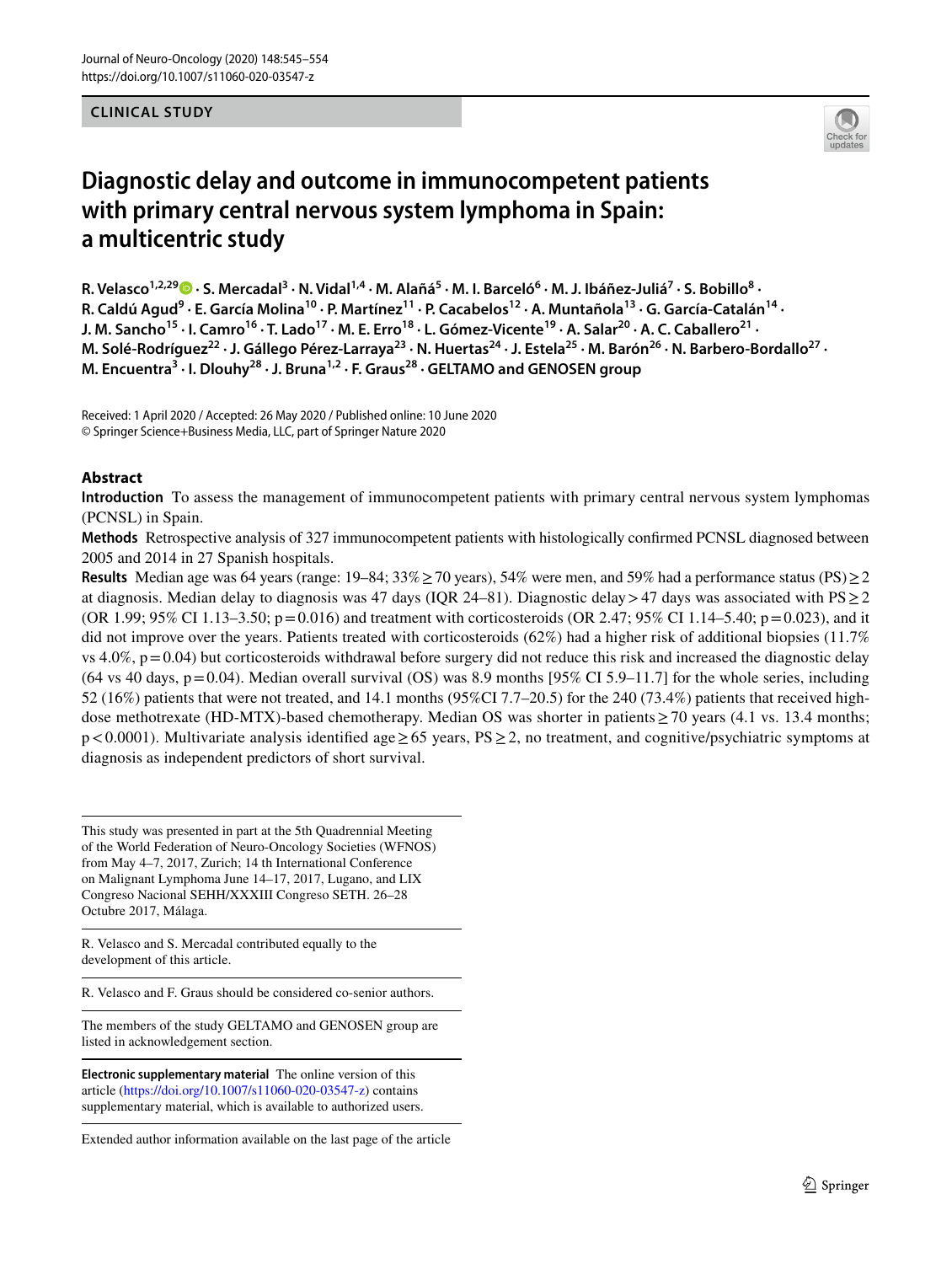**Conclusions** Corticosteroids withdrawal before surgery does not decrease the risk of a negative biopsy but delays diagnosis. In this community-based study, only 73.4% of patients could receive HD-MTX-based chemotherapy and OS remains poor, particularly in elderly patients  $\geq$  70 years.

**Keywords** Primary central nervous system lymphoma · Diagnostic delay · Steroids · Prognostic factors · Outcome

### **Introduction**

Primary central nervous system lymphomas (PCNSL) account for less than 4% of primary brain tumours with an estimated incidence of 0.4 cases per 100.000 person-years [\[1](#page-7-0), [2](#page-7-1)]. The great majority of PCNSL occur in immunocompetent patients. Despite PCNSL are rare, early diagnosis and treatment is important because survival and quality of live signifcantly improves with treatment and a few patients can be cured [[3](#page-7-2), [4\]](#page-7-3). Presently, there is no a universally accepted standard treatment although young patients are treated with high-dose methotrexate (HD-MTX)-based chemotherapy regimens and responders are consolidated with autologous stem cell transplantation (ASCT) or less frequently with whole brain radiotherapy (WBRT) [\[5](#page-7-4)]. In patients > 70 years, the optimal treatment is more controversial because consolidation with ASCT is not feasible and WBRT associates with an unacceptable risk of dementia [[6,](#page-7-5) [7\]](#page-7-6).

Community and population-based studies are important to confrm that management recommendations and the results of clinical trials have an impact in the routine clinical practice of brain tumors  $[8-10]$  $[8-10]$  $[8-10]$ . These goals are more difficult to accomplish in rare tumours, as PCNSL, in which management and therapy guidelines are not based on large randomized studies. For example, the use of corticosteroids is not advised because they may decrease the diagnostic yield of the biopsy [\[11](#page-7-9)] but retrospective studies have challenged this long-held practice [[12,](#page-7-10) [13](#page-7-11)]. Despite its relevance, the impact on the use of corticosteroids before the histopathological diagnosis has not been systematically analysed in population-based series of PCNSL [\[10](#page-7-8), [14](#page-7-12)[–20](#page-7-13)].

The objective of present study was to evaluate the management and outcome of immunocompetent patients with PCNSL in Spain. In particular, we reviewed the patterns of care before and after the histopathological diagnosis, and we also specifcally evaluated the management of elderly patients, that represents around 30% of the total population of PCNSL.

# **Methods**

All immunocompetent patients with new PCNSL diagnosed between January 2005 and December 2014 in 27 Spanish hospitals were included in the study. All of the centres of the GELTAMO and GENOSEN groups could participate in the study. Patients were identifed from the neuropathology, neuro-oncology, hematology, and/or radiotherapy databases from each center. The 27 participating hospitals cover approximately 20 million inhabitants (44.5% of the Spanish population). Demographic and clinical information was retrospectively collected using a specifc data form. Each form was anonymized and sent to the coordinating study center (Hospital Universitari de Bellvitge-Institut Català d´Oncologia- L´Hospitalet de Llobregat). The study was approved by the Institutional Ethical Committee of the coordinating center and, subsequently, by each participating center. The WHO 2008 criteria were used for the diagnosis of the PCNSL [\[21](#page-7-14)].

During the duration of this study (2005–2014), two treatment protocols (2002 and 2008) issued by GELTAMO (Spanish group of lymphomas and bone marrow transplant) were recommended for PCNSL. The 2002 protocol included 6 cycles of MTX 2  $g/m^2$  and cytarabine 3  $g/m^2$ every 2 weeks plus 2 cycles of BCNU 100 mg/m<sup>2</sup>, followed by WBRT, up to 45 Gy [\[22\]](#page-7-15). In 2008, the protocol was amended: MTX dose increased to 3  $g/m<sup>2</sup>$  and ASCT was introduced as consolidation instead of WBRT in patients who achieved a partial or complete response to the induction treatment. None of these protocols included rituximab as part of first-line treatment. Elderly patients  $($ >70 years) were treated, if feasible, with HD-MTX-based chemotherapy without consolidation with ASCT or WBRT.

#### **Statistical analysis**

Descriptive statistics were used to summarize the clinical data. Categorical data were compared using Chi-Square test, whereas for continuous variables, non-parametric tests were used. Diferences among the subgroups of patients were compared by using the Chi-square test (two-tailed), the Student's t-test or non-parametric tests when necessary. To identify variables associated with the need of more than one brain biopsy or longer time for achieving diagnosis, multivariate logistic binary regression analysis in a backward selection method introducing the significant  $(p < 0.1)$ variables identifed in univariate analysis were performed. Diagnostic delay was defned as time (in days) from frst symptom to pathological diagnosis. Cut-off for diagnostic delay was considered according the median of our series. The actuarial survival analysis was performed by the Kaplan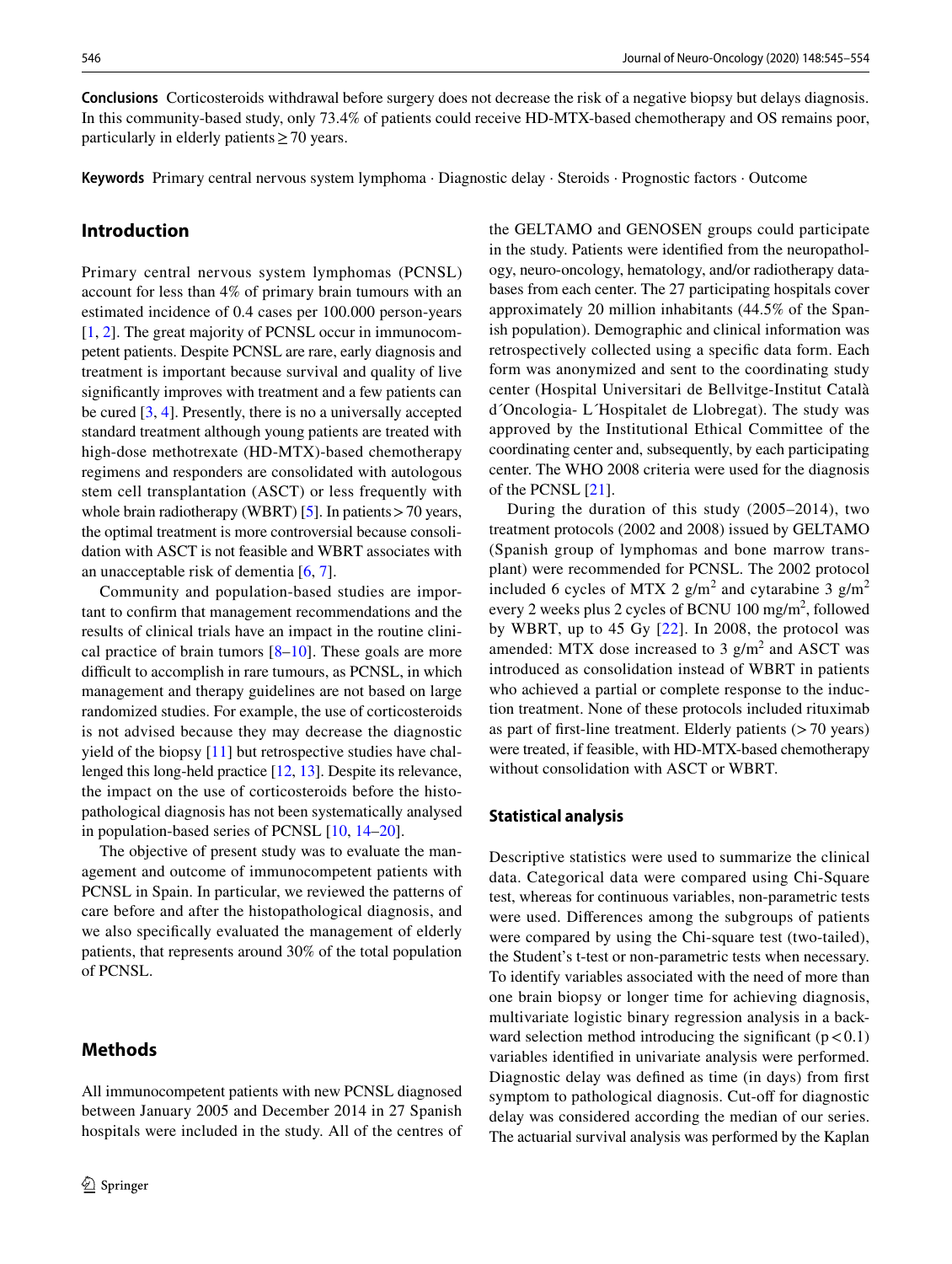and Meier method and diferences assessed by the log-rank test. Overall survival (OS) was calculated according to standard defnitions. Prognostic factors signifcant in the univariate analysis were included in multivariate analyses. The multivariate analysis for survival was performed by using the proportional hazards model (Cox) in all patients. P values<0.05 were considered statistically signifcant.

# **Results**

### **Patient characteristics**

The study identifed 327 immunocompetent patients with new PCNSL. Demographic and clinical characteristics at diagnosis are summarized in Table [1.](#page-2-0) Median age was 64 [19–84] years with a slight predominance of men (54%). All histologies were included in the study. The great majority of patients ( $n=314$ , 96%) were diffuse large B-cell lymphoma (DLBCL). Focal deficit  $(60\%)$  and cognitive and/or behavioural changes (38%) were the most common presenting symptoms. Performance Status (PS), defned according to the Eastern Cooperative Oncology Group (ECOG), was  $\geq$  2 in 59% of patients. Brain neuroimaging demonstrated single (52%) or multiple (48%) lesions in the cerebral hemispheres in 259 (79%) patients. Lesions restricted to deep structures (corpus callosum, basal ganglia or infratentorial) were observed in 68 (21%) patients. PCNSL lesions showed gadolinium enhancement that was homogeneous or heterogeneous in 257 (87%) of patients and with a ring-pattern of enhancement in 29 (10%). Eight (3%) of patients presented difuse, non-contrast enhancing lesions in FLAIR and T2 weighted sequences compatible with lymphomatosis cerebri.

# **Use of corticosteroids and need of additional biopsies for the histopathological diagnosis**

Twenty-nine patients (9%) of the whole series required more than one biopsy to confrm the diagnosis of PCNSL. Among those 29 patients who required at least a second biopsy, fnal diagnosis was B and T-cell lymphoma in 28 and 1, respectively. Information on corticosteroids administration before the histopathological diagnosis was available in 280 (86%) patients. Corticosteroids were not used in 105 (37.5%) patients, 175 (62.5%) received corticosteroids that were withdrawn before surgery in 51 of them (29%) with a median of 15 days [IQR: 4–42]. Patients treated with corticosteroids more frequently required a second biopsy to stablish the diagnosis (20 (12%) vs. 4 (4%),  $p = 0.04$ ). The tapering of corticosteroids before the biopsy did not decrease the risk of a negative result (5 (10%) vs. 15 (12%),  $p = 0.7$ ).

<span id="page-2-0"></span>**Table 1** Characteristics of 327 immunocompetent patients with PCNSL diagnosed between 2005 and 2014

| Characteristic                                                 | $N(\%)$    |
|----------------------------------------------------------------|------------|
| Median age [range]                                             | 64 [19-84] |
| Age > 70                                                       | 109(33)    |
| Sex                                                            |            |
| Male                                                           | 176 (54)   |
| Female                                                         | 151 (46)   |
| ECOG performance status                                        |            |
| PS < 2                                                         | 113 (41)   |
| $PS \geq 2$                                                    | 165(59)    |
| Year of diagnosis                                              |            |
| 2005-2009                                                      | 127 (39)   |
| 2010-2014                                                      | 200(61)    |
| Histology                                                      |            |
| <b>DLBCL</b>                                                   | 314 (96)   |
| T-cell lymphoma                                                | 8(2.4)     |
| <b>MALT</b>                                                    | 2(0.6)     |
| Hodgkin                                                        | 1(0.3)     |
| Anaplastic                                                     | 1(0.3)     |
| Follicular                                                     | 1(0.3)     |
| Main symptoms at presentation                                  |            |
| Focal deficit                                                  | 171 (60)   |
| Cognitive/behavioural                                          | 123 (38)   |
| Headache                                                       | 90 (27)    |
| Gait disorder                                                  | 68 (21)    |
| Epilepsy                                                       | 42 (13)    |
| Number of lesions                                              |            |
| Single                                                         | 162 (52)   |
| Multiple                                                       | 150 (48)   |
| Location                                                       |            |
| Cerebral hemispheres                                           | 259 (79.2) |
| Only in corpus callosum, basal ganglia, or infratento-<br>rial | 68 (20.8)  |
| Type of gadolinium enhancement                                 |            |
| Homogeneous                                                    | 187 (63.6) |
| Heterogeneous                                                  | 70 (23.8)  |
| Ring-like                                                      | 29 (9.8)   |
| No enhancement                                                 | 8(2.7)     |
| Study extension                                                |            |
| Whole body CT scan or PET/CT scan                              | 327 (100)  |
| Bone marrow aspirate or biopsy                                 | 199 (61)   |
| Ophthalmologic evaluation                                      | 104(32)    |
| CSF examination                                                | 144 (44)   |

## **Diagnostic delay**

The median time delay between the onset of frst symptoms to the frst neuroimaging was 15 days (IQR: 4–38 days), being longer in patients who had visual  $(27 \text{ days}, p=0.006)$ or vertigo/dizziness (19 days,  $p = 0.012$ ) as predominant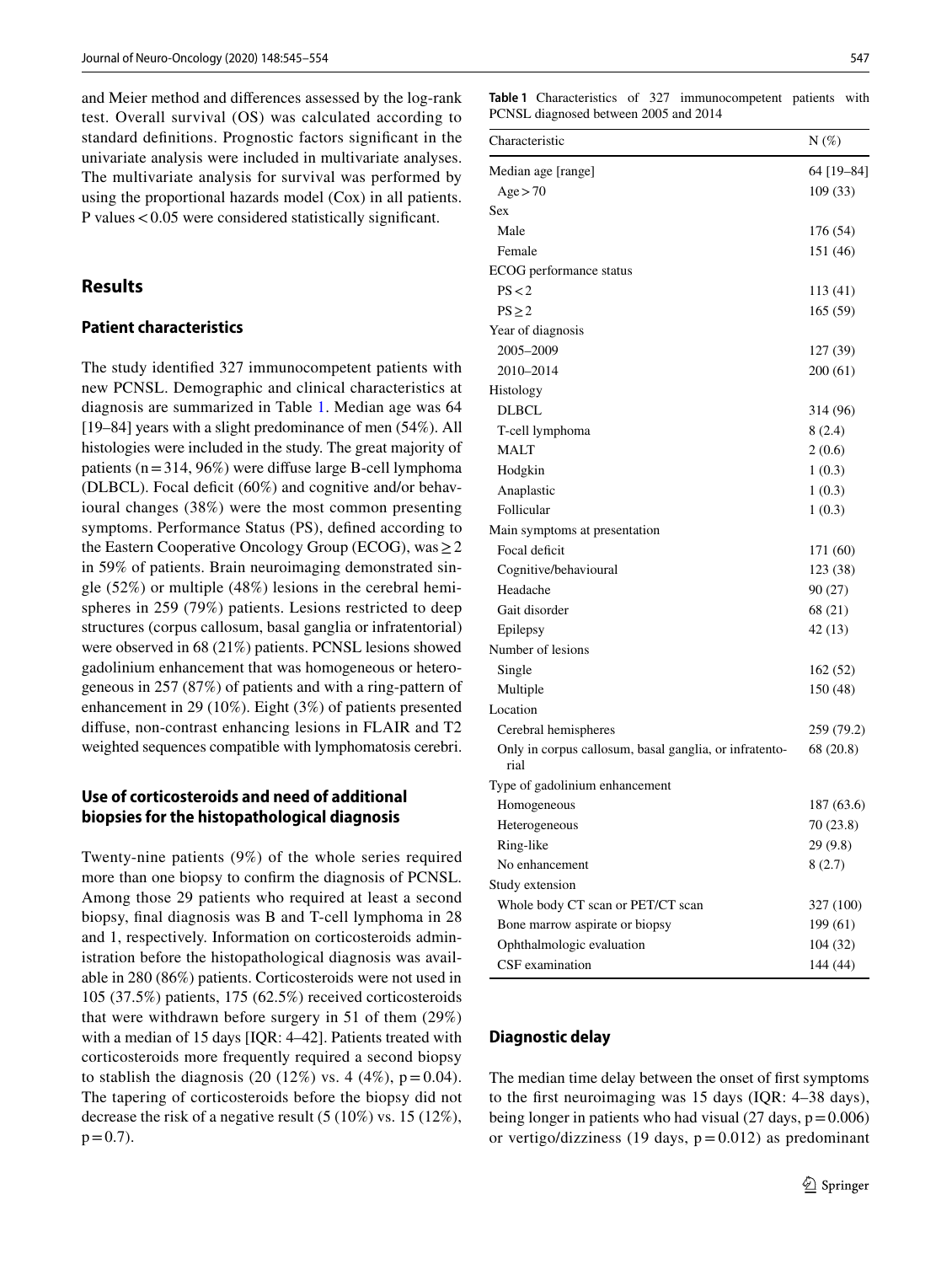complains, and shorter in patients that presented with seizures (4.5 days,  $p = 0.006$ ). The median time delay from onset of symptoms to histopathological diagnosis in the whole series was 47 days (IQR: 24–81 days). Diagnostic delay was not improved over the years increasing from a median of 41 days (2005–2009) to 48 days in the subsequent years ( $p = 0.048$ ). As expected, time delay was significantly longer in those patients requiring an additional biopsy (43 vs. 90 days,  $p < 0.001$ ). Although more patients treated up front with corticosteroids needed a second biopsy for histopathological diagnosis, the diagnostic delay in the 124 patients that were biopsied on steroids was similar to that of the 105 patients who never received steroids. In contrast, the diagnostic delay was signifcantly longer in the 51 patients in whom steroids were stopped before the biopsy (Fig. [1](#page-3-0)). The multivariate analysis identifed steroid withdrawal (OR 2.47, 95% CI 1.13–5.40;  $p=0.023$ ), and PS  $\geq$  2 (OR 1.99, 95% CI 1.13–3.50;  $p=0.016$ ) as independent variables for a longer diagnostic delay  $(>47 \text{ days})$ .

#### **Treatment and outcome**

Fifty-two patients of the whole series (16%) were not treated. Compared with treated patients, those that did not receive oncological treatment were older (70 vs. 62 years;  $p < 0.001$ ) and with worse PS (PS  $\geq$  2, 88% vs. 54%; p < 0.0001). Of the remaining 275 patients, 240 (87%) received HD-MTXbased chemotherapy (73.4% of the whole series and 96% of patients of treated patients<70 years), 7 (2.5%) received non-HD-MTX-based chemotherapy, and 23 (8.3%) only WBRT. WBRT was given to 36 of 65 (55.4%) patients treated according the 2002 protocol whereas 62/122 (51%)



<span id="page-3-0"></span>**Fig. 1** Diagnostic delay according to previous steroids administration. Five patients with missing data regarding diagnostic delay were excluded

received an ASCT since the procedure was implemented in 2008. With a median follow-up of the whole series of 9 months, median OS was 8.9 months (95% CI 5.9–11.7) and that of the 240 patients treated with HD-MTX-based chemotherapy 14.1 months (CI 95% 11.1–16.3). The median OS of patients consolidated with WBRT was 48.5 months and that of those with ASCT 72.75 months  $(p=0.309)$  (Fig. [2](#page-4-0)a).

At the time of this analysis, January of 2018, 226 patients were dead, 63 were alive (8 of them with active PCNSL) and 38 were lost of follow-up. A sub-analysis regarding the two diferent periods (2005–2009 and 2010–2014) is summarized in a Supplementary Table. One hundred patients were early deaths, considered less than 3 months from the diagnosis; ffteen percent of these were toxic/sepsis and 85% due to progression of the lymphoma. The multivariate analysis showed age ≥ 65 years (OR 1.348 95% CI (1.003–1.813);  $p = 0.048$ ,  $PS \ge 2$  (OR 1.615 95% CI (1.195–2.184);  $p=0.002$ ), presence of cognitive/psychiatric impairment at diagnosis (OR:1.483 95% CI (1.113–1.977);  $p = 0.007$ ) and no oncological treatment (OR 5.715 95% CI (3.726–8.765;  $p < 0.0001$ ) as independent factors associated with worse outcome. Neither diagnostic delay, nor periods of treatment (2005–09 vs 2010–14), nor histology were associated with survival.

The analysis comparing older  $(270 \text{ years})$  and younger  $(< 70$ ) patients, identified that elderly patients were more likely to present  $PS \geq 2$  and cognitive/psychiatric symptoms at diagnosis (Table [2\)](#page-4-1). There were no diferences in diagnostic delay. Elderly patients were less frequently treated  $(27.5\% \text{ vs. } 10.1\%; \text{ p} < 0.001)$  and HD-MTX-base chemotherapy could be given to only 54 of 76 (71%) treated patients. Median OS of the elderly patients was 4.1 months (95% CI 2.2–6.0 months) (Fig. [2b](#page-4-0)). In those who received HD-MTX-base chemotherapy median OS (10.5 months; 95% CI 0.5–20.4 months) was shorter than that of younger patients (15.9 months; 95% CI 5.6–26.2, p=0.007) (Table [2](#page-4-1)).

#### **Discussion**

Our study provides relevant information on the management and outcome of immunocompetent patients with PCNSL in a community setting. First, corticosteroids were given to 62% of patients before surgery despite the advice of PCNSL guidelines to withhold this treatment in patients with suspected PCNSL [\[11](#page-7-9)]. Second, the decision to stop corticosteroids several days before the biopsy did not decrease the risk of a false negative result but delayed the diagnosis. Third, despite medical advances, 16% of patients could not be treated and no improvement in OS with time was observed that remains poor with a median of 9 months. Lastly, the considered standard treatment of HD-MTX-based chemotherapy was given to the great majority (87%) of treated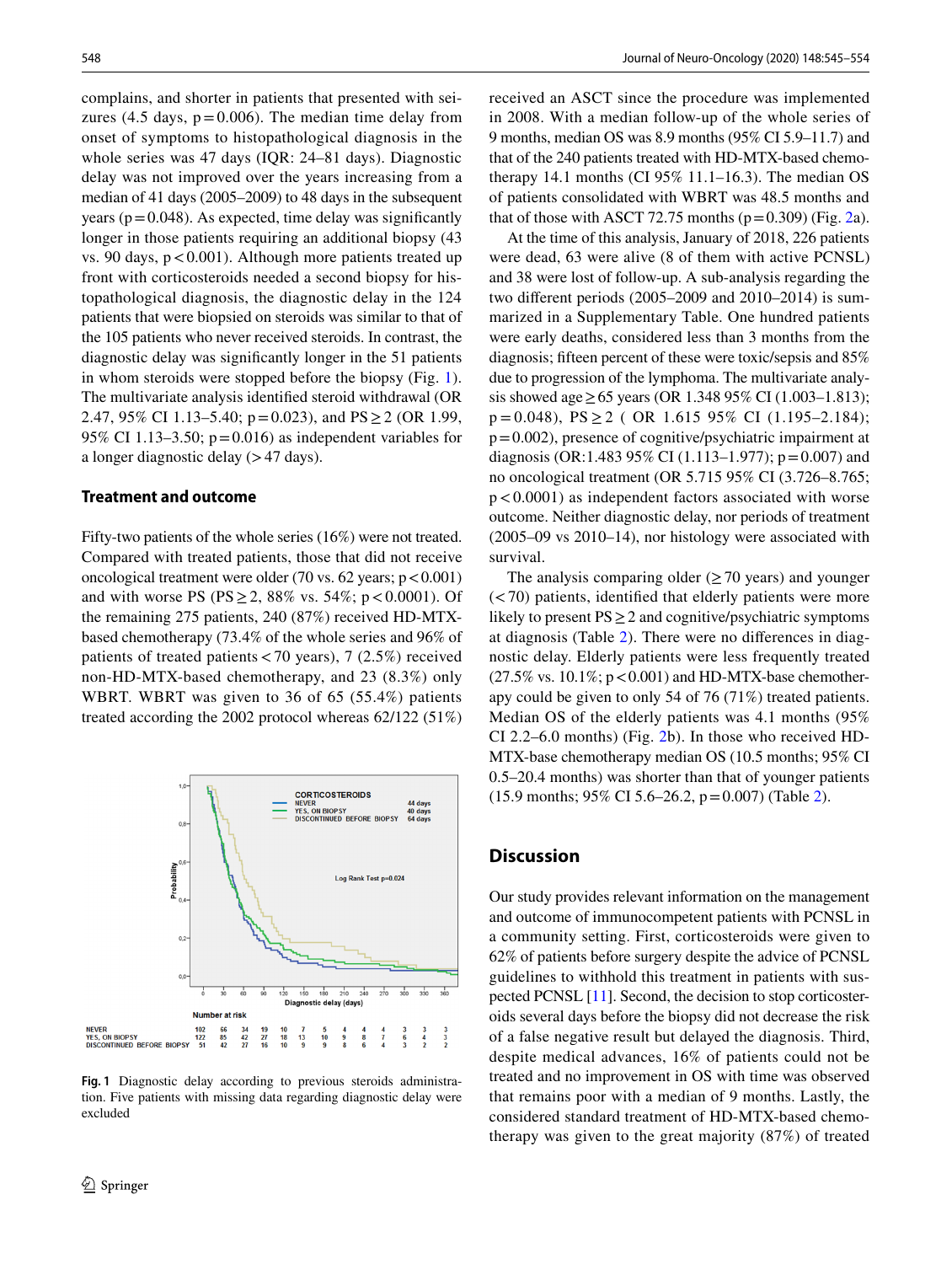A  $11$ 

 $0.5$ 

Overall Survival

 $0,2$ 

 $0,0 -$ 

**WBRT<br>ASCT** 33 (3)<br>57 (3) 7

 $22(3)$ <br> $38(8)$ 

<span id="page-4-0"></span>**Fig. 2 a** Overall survival of PCNSL patients treated with high-dose MTX-based chemotherapy and consolidated with whole brain radiotherapy (blue line) or autologous stem-cell transplantation (green

 $13(3)$ <br> $23(7)$ 

Years

 $6(2)$ <br>15 $(7)$ 

 $\frac{1}{10}$ 

 $3(3)$ <br>2(2)

 $\frac{4(1)}{7(5)}$ 

<span id="page-4-1"></span>**Table 2** Characteristics of PCNSL patients according to age

|                                              | $\geq$ 70 years<br>$n = 109$ (%) | $< 70$ years<br>$n = 218$ (%) | p        |
|----------------------------------------------|----------------------------------|-------------------------------|----------|
| Median age (range)                           | 74 (70–84)                       | 58 (19–69)                    | < 0.0001 |
| Male/female                                  | 61/48                            | 115/103                       | 0.58     |
| $PS \geq 2$                                  | 61(67.8)                         | 103(54.8)                     | 0.039    |
| Presenting symptoms $(\%)$                   |                                  |                               |          |
| Epilepsy                                     | 7(6.4)                           | 35(16.1)                      | 0.014    |
| Focal deficit                                | 64 (58.7)                        | 107(49.1)                     | 0.1      |
| Cognitive/psychiatric                        | 48 (44.0)                        | 74 (33.9)                     | 0.075    |
| Imaging                                      |                                  |                               |          |
| Single lesion                                | 60(58.8)                         | 102(48.6)                     | 0.089    |
| Only deep lesions                            | 21 (19.3)                        | 47(21.6)                      | 0.630    |
| Ring enhancement                             | 10(9.9)                          | 19(10.3)                      | 0.921    |
| Treatment with corticosteroids               | 62(56.9)                         | 113 (51.8)                    | 0.679    |
| Diagnostic delay (days)                      | 77                               | 85                            | 0.095    |
| Oncological treatment                        |                                  |                               | < 0.0001 |
| None                                         | 30(27.5)                         | 22(10.1)                      |          |
| <b>WBRT</b> alone                            | 17(15.6)                         | 6(2.8)                        |          |
| HD-MTX                                       | 54 (49.5)                        | 186 (85.3)                    |          |
| Non-HD-MTX                                   | 5(4.6)                           | 2(0.9)                        |          |
| Unknown                                      | 3(2.8)                           | 2(0.9)                        |          |
| Median overall survival<br>( <i>months</i> ) | 4.1                              | 13.4                          | < 0.0001 |
| 2-year survival rate $(\%)$                  | 18                               | 39                            | < 0.0001 |

*HD-MTX* high-dose methotrexate-based chemotherapy, *PS* performance status, *WBRT* whole brain radiotherapy



line)  $p=0.309$ . **b** Overall survival of elderly ( $\geq$  70 years (green line) compared to younger (<70 years (blue line) PCNSL patients  $(p<0.001)$ . Eight patients with missing survival data were excluded

patients refecting a good compliance with the recommended guidelines [[11\]](#page-7-9).

The demographic, clinical, and imaging features of the present series is not diferent from other contemporary series of PCNSL (Table [3](#page-5-0)) [\[10,](#page-7-8) [14–](#page-7-12)[20\]](#page-7-13). Up to 13% of the patients did not show the typical MRI features of PCNSL in immunocompetent patients [\[23](#page-7-16), [24\]](#page-7-17). Ring-like enhancement, more frequent in immunocompromised patients, was observed in 10% of patients, as previously reported [\[23](#page-7-16), [25](#page-7-18)], and difuse non-contrast enhancing lesions compatible with lymphomatosis cerebri in 3% [[26\]](#page-7-19).

Contemporary population or community-based series of PCNSL have not routinely addressed the frequency and impact of the use of corticosteroids on diagnostic yield of biopsy in PCNSL an issue that remains controversial [[10,](#page-7-8) [14](#page-7-12)[–20](#page-7-13)]. Although the practice to avoid treatment with corticosteroids, if clinically feasible, has been recommended for at least two decades [\[27](#page-7-20)] and included in the 2015 guidelines from the European Association of Neuro-Oncology (EANO) [[11\]](#page-7-9), the majority of our patients received corticosteroids before biopsy with a frequency (62.5%) similar to that observed in other series [[12](#page-7-10), [28\]](#page-8-0). The frequency of falsenegative biopsies may increase to 50% in those patients with MRI tumor response after corticosteroids [\[4](#page-7-3), [29\]](#page-8-1). However two retrospective studies indicated that the corticosteroid treatment did not increase the risk of second biopsies or delay the histological diagnosis of PCNSL [\[12](#page-7-10), [13](#page-7-11)]. In contrast, we observed that corticosteroids use carried 3 times more risk of requiring an additional brain biopsy to achieve a histological diagnosis. The discrepancy with previous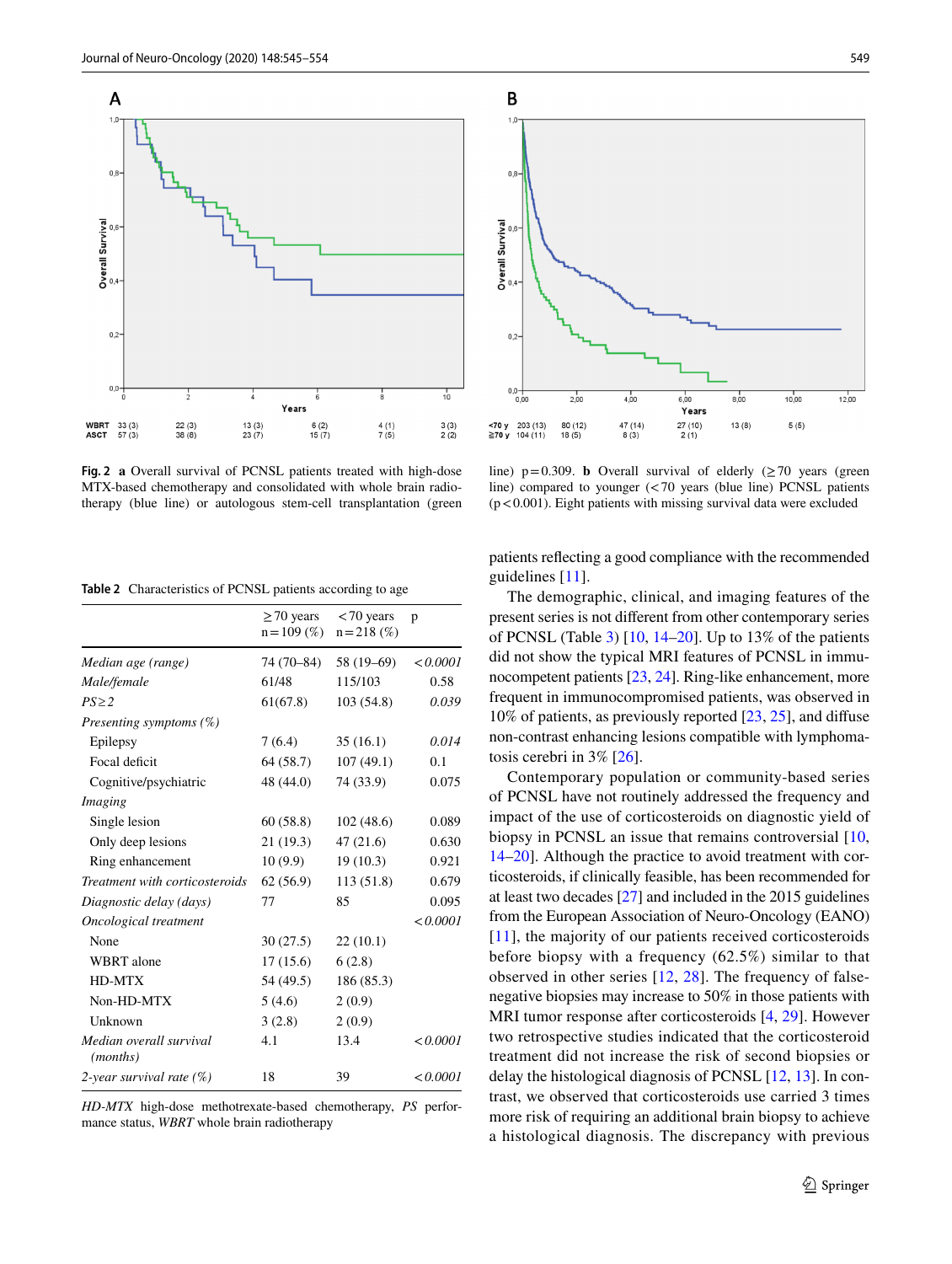<span id="page-5-0"></span>**Table 3** Community and population-based contemporary large series of immunocompetent patients with PCNSL

| Author [Refer-<br>ences]               | Study period n |      | Country                 | Median age<br>(range) | Time to<br>diagnosis<br>(days) | <b>PS</b><br>$\geq$ 2 $(\%)$ | Median<br>survival<br>(months) | N <sub>o</sub><br>treat-<br>ment<br>$(\%)$ | Comments                                                                                                                       |
|----------------------------------------|----------------|------|-------------------------|-----------------------|--------------------------------|------------------------------|--------------------------------|--------------------------------------------|--------------------------------------------------------------------------------------------------------------------------------|
| Haldorsen et al.<br>$[12]$             | 1989-2003      | 98   | Norway                  | $68(11-83)$           | 91                             | 55                           | 7                              | 20                                         | 18 patients diag-<br>nosed at autopsy<br>Diagnostic delay<br>and survival did<br>not improve with<br>time                      |
| Enblad et al. $[13]$                   | 2000-2012      | 96   | Sweden                  | $66(17-95)$           |                                | 50                           | $\overline{4}$                 | 25                                         | Eight patients were<br>receiving immu-<br>nosuppressive<br>therapy                                                             |
| Eloranta et al.<br>$[14]$              | 2000-2013      | 359  | Sweden                  | $66(18-95)$           |                                | 52                           | 7.6                            | $\overline{\phantom{0}}$                   | Survival did not<br>improve with time                                                                                          |
| Fallah et al. [16]                     | 2004-2013      |      | 9165 USA                | $67$ [58-75]          |                                | $\overline{\phantom{0}}$     | $16^*$                         | 17                                         | Survival improved<br>with time                                                                                                 |
| Shan et al. [17]                       | 1973-2014      |      | 5138 China              | 61                    |                                |                              |                                | 17                                         | Survival increased<br>in chemotherapy-<br>treated patients<br>from 18 months<br>$(1973 - 84)$ to<br>34 months<br>$(2007 - 14)$ |
| van der Meulen<br>et al. $[18]$        | 1989-2015      | 1673 | Netherlands $65(19-87)$ |                       |                                |                              |                                | 19                                         | OS increased over<br>time except in<br>patients $> 70$ years                                                                   |
| Houillier et al.<br>$\lceil 10 \rceil$ | 2011-2016      |      | 1002 France             | $68(18-91)$           | 35                             | $**60$                       | 25.3                           | 3                                          | HD-MTX in 92% of<br>patients<br>OS 38% of the<br>patients at 5 years                                                           |
| Present study                          | 2005-2014      | 327  | Spain                   | $64(19-84)$           | 47                             | 59                           | 8.9                            | 16                                         |                                                                                                                                |

\* Patients who where not treated were excluded

\*\*Median KPS

studies could be explained by the number of patients that underwent a biopsy of masses that were responding to corticosteroids in follow-up MRI [\[12,](#page-7-10) [13](#page-7-11)]. Unfortunately, our study could not review if negative biopsies occurred more frequently in patients with documented tumor shrinkage because information if an MRI had been done immediately before the biopsy was not collected.

An issue not addressed in previous studies is the need to stop corticosteroids and to delay the biopsy one or two weeks. In our series we did not observed that withholding corticosteroids decreased the risk of an additional biopsy but contributed to a signifcantly longer diagnostic delay. Therefore, corticosteroids discontinuation should not be indicated unless a new brain MRI confrmed a partial or complete remission of the lesion. In this setting, biopsy probably should be delayed until further evidence of tumor relapse or progression [[11](#page-7-9)].

In the present study, the median time delay from onset of symptoms to histopathological diagnosis was 47 days that is similar to that of other contemporary series [[10,](#page-7-8) [17,](#page-7-21) [30,](#page-8-2) [31](#page-8-3)]. Despite recent advances, diagnostic delay was not shortened in our study in agreement with the observation in the population-based study of Norway over a 15-year period [\[14](#page-7-12)]. The diagnostic delay is still suboptimal and probably refects the access to imaging studies when symptoms are less severe, as visual symptoms or vertigo [[28\]](#page-8-0), and the impact of corticosteroid treatment, particularly when corticosteroids have to be stopped before the biopsy. Alternatively, the no reduction of diagnostic delay may refect the increasing diagnosis of PCNSL in patients with comorbidities or poor PS that in the past were not considered for biopsy. In fact, in our study there was an increase of 20% in the number of cases of PCNSL diagnosed in the last 5 years.

Our study confrms previous data on the uniformly positive infuence of younger age and good performance status at diagnosis as the main favourable prognostic factor in immunocompetent PCNSL patients [\[32](#page-8-4), [33](#page-8-5)]. The impact of diagnostic delay in the outcome of PCNSL is unclear as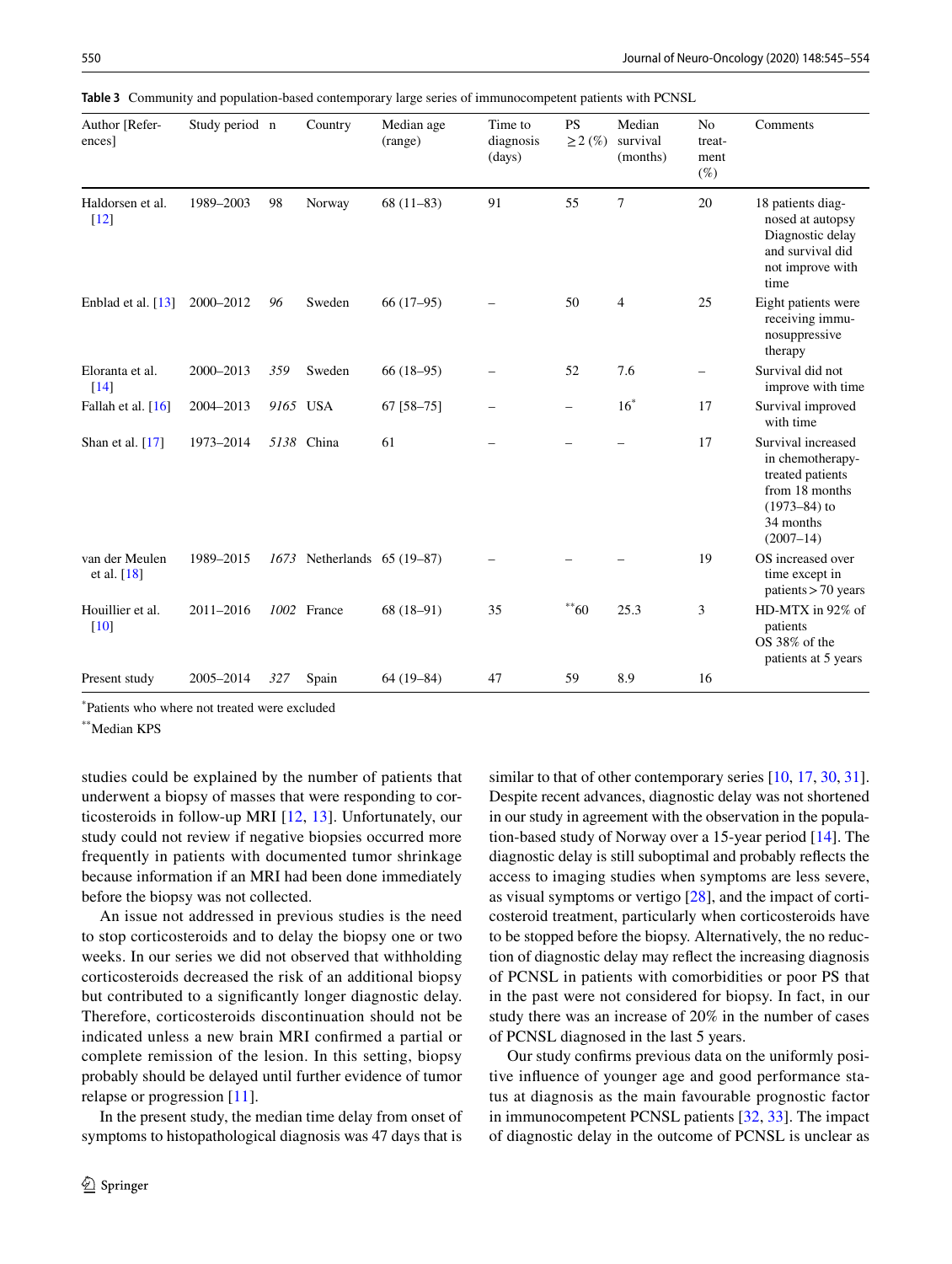this variable was not included in the two most recognized prognostic models [\[32](#page-8-4), [33](#page-8-5)]. However, one of these studies included in the analysis duration of symptoms (without to specify if duration was to frst neuroimaging or to histological diagnosis) that was not identifed as an independent prognostic variable for survival [\[32\]](#page-8-4). In line with the fndings of the present study, other series did not fnd a correlation between diagnostic delay and survival, or delay from first symptom to treatment  $[10, 34, 35]$  $[10, 34, 35]$  $[10, 34, 35]$  $[10, 34, 35]$  $[10, 34, 35]$  $[10, 34, 35]$ , whereas in a small series of 28 patients with PCNSL, survival was negatively correlated with delay time to fist brain MRI scan [[30\]](#page-8-2).

Similar to other community-based series of PCNSL, the outcome in our study was poor (Table [3](#page-5-0)). In addition, 16% of the patients could not receive oncological treatment mainly due to a poor PS and advance age  $[14–16]$  $[14–16]$  $[14–16]$ . These figures are also very similar to that observed in series of patients with glioblastoma [\[9,](#page-7-24) [36\]](#page-8-8) suggesting that the increased tumor chemosensitivity of the PCNSL does necessarily provides a better chance of survival and probably it is counterbalanced by the higher frequency of poor PS (59% of patients with a  $PS \ge 2$  in this study) due to the rapid growing of the tumor and the involvement of multiple brain areas in more than 30% of the patients [[3\]](#page-7-2). Another reason for the poor OS in community-based series of PCNSL is the inclusion of elderly patients > 70 years in whom no appropriate consolidation treatments can be given [[6](#page-7-5)]. In our study, this elderly population is not negligible and represented a third of the whole series. And we can confrm that elderly patients>70 years were less likely to be treated, or to receive HD-MTX-based chemotherapy and had a poorer PS than younger patients with a median OS of only 4.1 months [\[37](#page-8-9)]. The inclusion of this elderly population in this "real life" PCNSL study could contribute to the poor outcome of the global series.

In the 10 years of the study we did not observe an improvement of OS despite the progressive introduction of ASCT as the preferred consolidation therapy. However, ASCT was almost double comparing WBRT as consolidation in median OS in our series although not statistically signifcant. Two similar studies in the same period conducted in Sweden also confrmed this observation that suggest that the poor survival of untreated patients neutralizes the improved OS observed in those that receive oncological treatment [[15,](#page-7-25) [16\]](#page-7-22). Other studies that analysed the survival evolution across several decades confrmed an improvement on median OS only in patients  $\leq$  70 years whereas in older patients OS has not changed in the last decades [[1,](#page-7-0) [20\]](#page-7-13).

HD-MTX-based chemotherapy was given to 87% of patients that receive oncological treatment (96% in<70 years) of the present series refecting a similar compliance with PCNSL guidelines than in other contemporary series that reported the use of this therapy  $[10, 15-17]$  $[10, 15-17]$  $[10, 15-17]$  $[10, 15-17]$ . However, when considered all 327 patients, only 240 (73.4%) received HD-MTX-based chemotherapy, what probably justifes, in part, the short OS of the whole series. A relevant data of the study is that 51% (62/122) of patients received an ASCT after at least partial response or stable disease after HD-MTX-based chemotherapy. Compared to clinical trials that evaluate the efficacy of ASCT as first-line treatment, the frequency of patients that received ASCT in our series is similar to the 53.9% reported in International Extranodal Lymphoma Study Group-32 trial and inferior to the 66.7% in the PRECIS study in which patients were eligible for ASCT regardless of response to induction chemotherapy [[5,](#page-7-4) [38\]](#page-8-10).

Our study has some limitations that must be considered. Despite its multicentre population-based design, it is not a comprehensive nationwide study and no information regarding the prevalence and incidence of the PCNSL in Spain can be done. All patients included in the study had confrmed pathology of PCNSL and no suspected cases were included. However, in this study, a central pathology review could not be performed. In a contemporary series, 18% of the 98 PCNSL patients were only diagnosed at autopsy indicating that despite neurosurgical and medical advances a fraction of patients cannot be diagnosed in life what worsens the already poor OS of PCNSL [[14\]](#page-7-12). The retrospective character of this study was based on medical records and brain MRI imaging central review was not performed. Furthermore, the lack of data of immunophenotype and some cytogenetic features of PCNSL prevented their analysis. However, the data obtained indicate that the clinical and radiological features were very similar to those of other contemporary series of PCNSL [[10,](#page-7-8) [14–](#page-7-12)[20\]](#page-7-13). Formal neuropsychological evaluations were seldom included in the baseline assessment of patients or during the follow-up and no reliable data could be provided on the impact of diferent therapies on the development of cognitive impairment [[39,](#page-8-11) [40\]](#page-8-12).

This study demonstrates that patients with a rare tumour, as PCNSL, can receive an appropriate and reasonable uniform treatment in Spain. The study also clearly identifed areas that require more research and a diferent approach as for example to decrease the number of patients, particularly those  $\geq$  70 years, that cannot receive HD-MTX-based chemotherapy, or to take actions to better implement accepted recommendations as the restrictive use of corticosteroids before biopsy.

**Acknowledgements** We thank all the institutions that made possible the review of the medical records. We thank CERCA Programme/Generalitat de Catalunya for institutional support.

**GELTAMO (Grupo para el Estudio de Linfomas y Trasplante Autólogo de Médula Ósea):** Department of Hematology. Catalan Institute of Oncologia-Hospital Duran i Reynals. IDIBELL Universitat de Barcelona. L'Hospitalet de Llobregat, Barcelona (Eva González-Barca), Department of Pathology, Hospital Universitari de Bellvitge, IDIBELL, L´Hospitalet, Barcelona (Fina Climent), Department of Oncology, Hospital Universitario y Politécnico La Fe, Valencia, Spain (Gemma Bruixola), Department of Hematology. Hospital Universitari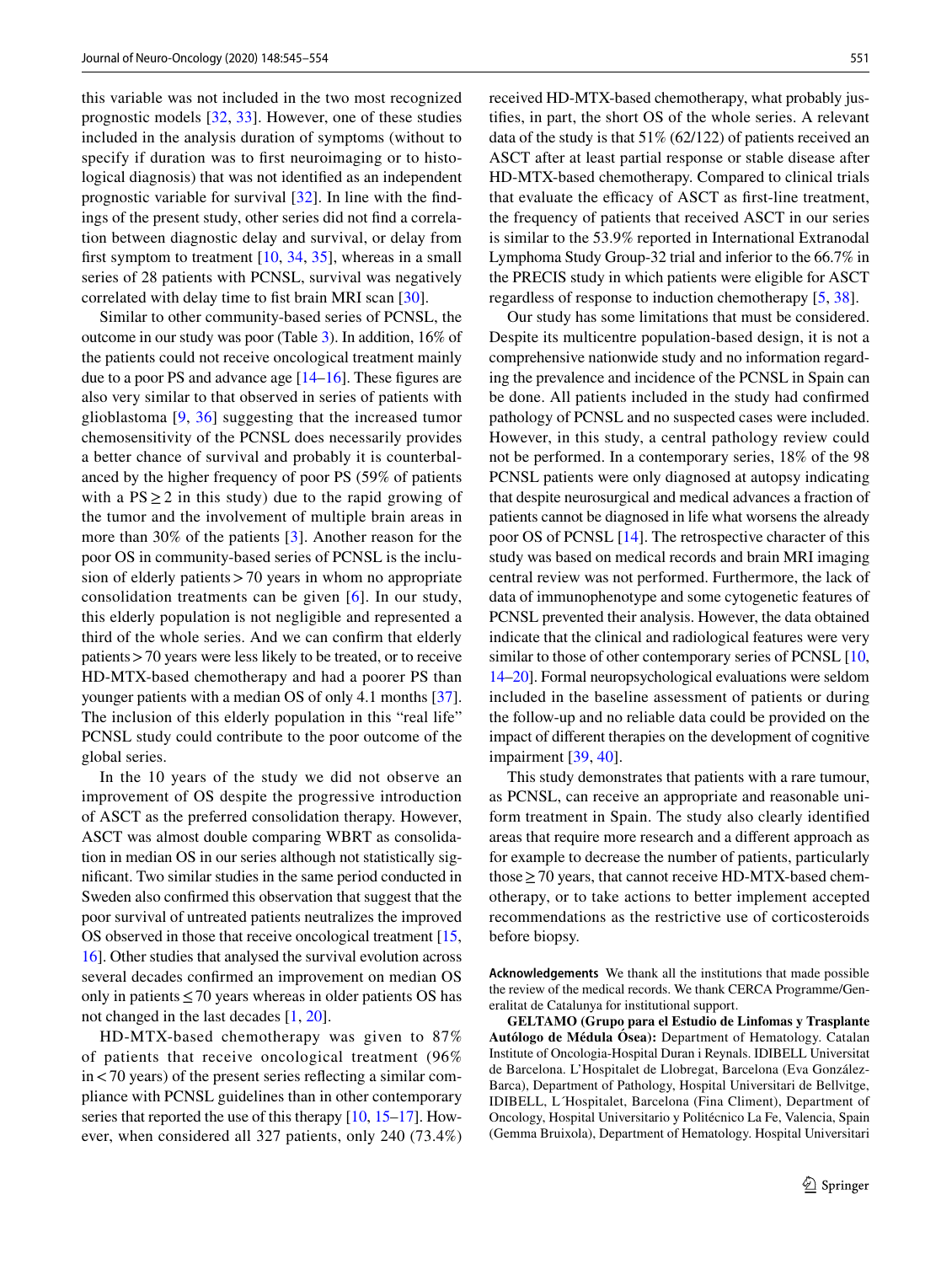Vall d'Hebron. Barcelona (Pau Abrisqueta), Department of Hematology. Hospital Universitario de Salamanca, Salamanca, Spain (Alejandro Martin García-Sancho; Míriam Lopez Parra), Department of Hematology. ICO-Hospital Universitari de Tarragona Joan XXIII. Universitat Rovira I Virgili, Tarragona, Spain. (Lourdes Escoda), Department of Hematology. ICO-Hospital Germans Trias i Pujol. Badalona (Marc Sorigué). **GENOSEN (Grupo de Estudio de Neurooncología de la Sociedad Española de Neurología):** Department of Neurology, Hospital Universitario La Fe, Valencia (Luis Bataller), Department of Neurology, Fundación Jimenez Diaz, Madrid (Raúl Córdoba), Department of Neurology, Hospital Universitario Miguel Servet, Zaragoza (Miguel González Sánchez), Department of Neurosurgery, Hospital Universitario Marqués de Valdecilla, Santander (Juan Martino), Department of Neurology, Hospital Rey Juan Carlos, Madrid (Javier Pardo-Moreno)

**Author contributions** RV, SM, NV, JB conceived and designed the analysis. RV,SM, NV, FG, MA, AM, IB, MJIJ, LB, SB, PA, RC, EG, PM, PC, AM, JM, JMS, IC, TLL, EE, LG, AS, AC, MS, JG, NH, JE, MB, NB, JP, RC, LE, ED, EGB, ID collected the data. RV, SM, JB, and ME performed the analysis. RV, SM, and FG wrote the paper.

**Funding** This work was partially supported by Grant PI1501303 from ISCIII and Fondo Europeo de Desarrollo Regional (FEDER).

# **Compliance with ethical standards**

**Conflict of interest** R.V. discloses membership on speaker bureau for Gilead and Novartis. A.S. discloses research funding and membership on advisory committees or speakers bureau for Roche, Celgene, Gilead or Janssen. F.G. holds a patent licensed to Euroimmun for the use of IgLON5 in an autoantibody test, for which he receives royalties, and receives honoraria from MedLink Neurology. The other authors declare no confict of interest.

**Ethical approval** The study was approved by the Institutional Ethical Committee of the coordinating center and, subsequently, by each participating center.

# **References**

- <span id="page-7-0"></span>1. Mendez JS et al (2018) The elderly left behind-changes in survival trends of primary central nervous system lymphoma over the past 4 decades. Neuro Oncol 20(5):687–694
- <span id="page-7-1"></span>2. Hofman S, Propp JM, McCarthy BJ (2006) Temporal trends in incidence of primary brain tumors in the United States, 1985– 1999. Neuro Oncol 8(1):27–37
- <span id="page-7-2"></span>3. Grommes C, DeAngelis LM (2017) Primary CNS lymphoma. J Clin Oncol 35(21):2410–2418
- <span id="page-7-3"></span>4. DeAngelis LM (1999) Primary central nervous system lymphoma [editorial]. J Neurol Neurosurg Psychiatry 66(6):699–701
- <span id="page-7-4"></span>5. Houillier C et al (2019) Radiotherapy or autologous stem-cell transplantation for primary CNS lymphoma in patients 60 years of age and younger: results of the intergroup ANOCEF-GOELAMS randomized phase II PRECIS study. J Clin Oncol 37(10):823–833
- <span id="page-7-5"></span>Kasenda B et al (2015) First-line treatment and outcome of elderly patients with primary central nervous system lymphoma (PCNSL)–a systematic review and individual patient data metaanalysis. Ann Oncol 26(7):1305–1313
- <span id="page-7-6"></span>7. Abrey LE, DeAngelis LM, Yahalom J (1998) Long-term survival in primary CNS lymphoma. J Clin Oncol 16(3):859–863
- <span id="page-7-7"></span>8. Chang SM et al (2005) Patterns of care for adults with newly diagnosed malignant glioma. JAMA 293(5):557–564
- <span id="page-7-24"></span>9. Fabbro-Peray P et al (2019) Association of patterns of care, prognostic factors, and use of radiotherapy-temozolomide therapy with survival in patients with newly diagnosed glioblastoma: a French national population-based study. J Neurooncol 142(1):91–101
- <span id="page-7-8"></span>10. Houillier C et al (2020) Management and outcome of primary CNS lymphoma in the modern era: an LOC network study. Neurology 94:e1027
- <span id="page-7-9"></span>11. Hoang-Xuan K et al (2015) Diagnosis and treatment of primary CNS lymphoma in immunocompetent patients: guidelines from the European association for neuro-oncology. Lancet Oncol 16(7):e322–e332
- <span id="page-7-10"></span>12. Porter AB et al (2008) Primary central nervous system lymphoma can be histologically diagnosed after previous corticosteroid use: a pilot study to determine whether corticosteroids prevent the diagnosis of primary central nervous system lymphoma. Ann Neurol 63(5):662–667
- <span id="page-7-11"></span>13. Binnahil M et al (2016) The infuence of corticosteroids on diagnostic accuracy of biopsy for primary central nervous system lymphoma. Can J Neurol Sci 43(5):721–725
- <span id="page-7-12"></span>14. Haldorsen IS et al (2007) Increasing incidence and continued dismal outcome of primary central nervous system lymphoma in Norway 1989–2003: time trends in a 15-year national survey. Cancer 110(8):1803–1814
- <span id="page-7-25"></span>15. Enblad G et al (2017) Population-based experience on primary central nervous system lymphoma 2000–2012: the incidence is increasing. Acta Oncol 56(4):599–607
- <span id="page-7-22"></span>16. Eloranta S et al (2018) Increasing incidence of primary central nervous system lymphoma but no improvement in survival in Sweden 2000–2013. Eur J Haematol 100(1):61–68
- <span id="page-7-21"></span>17. Hart A et al (2014) Outcome of patients with primary central nervous system lymphoma treated outside clinical trials. Neth J Med 72(4):218–223
- <span id="page-7-23"></span>18. Fallah J, Qunaj L, Olszewski AJ (2016) Therapy and outcomes of primary central nervous system lymphoma in the United States: analysis of the National Cancer Database. Blood Adv 1(2):112–121
- 19. Shan Y, Hu Y (2018) Prognostic factors and survival in primary central nervous system lymphoma: a population-based study. Dis Markers 2018:7860494
- <span id="page-7-13"></span>20. van der Meulen M et al (2017) Improved survival in primary central nervous system lymphoma up to age 70 only: a populationbased study on incidence, primary treatment and survival in the Netherlands, 1989–2015. Leukemia 31(8):1822–1825
- <span id="page-7-14"></span>21. Campo E et al (2011) The 2008 WHO classifcation of lymphoid neoplasms and beyond: evolving concepts and practical applications. Blood 117(19):5019–5032
- <span id="page-7-15"></span>22. Bessell EM et al (1996) Primary non-Hodgkin's lymphoma of the CNS treated with BVAM or CHOD/BVAM chemotherapy before radiotherapy. J Clin Oncol 14(3):945–954
- <span id="page-7-16"></span>23. Kuker W et al (2005) Primary central nervous system lymphomas (PCNSL): MRI features at presentation in 100 patients. J Neurooncol 72(2):169–177
- <span id="page-7-17"></span>24. Buhring U et al (2001) MRI features of primary central nervous system lymphomas at presentation. Neurology 57(3):393–396
- <span id="page-7-18"></span>25. Haldorsen IS et al (2009) CT and MR imaging features of primary central nervous system lymphoma in Norway, 1989–2003. AJNR Am J Neuroradiol 30(4):744–751
- <span id="page-7-19"></span>26. Izquierdo C et al (2016) Lymphomatosis cerebri: a rare form of primary central nervous system lymphoma. Analysis of 7 cases and systematic review of the literature. Neuro Oncol 18(5):707–715
- <span id="page-7-20"></span>27. Weller M (1999) Glucocorticoid treatment of primary CNS lymphoma. J Neurooncol 43(3):237–239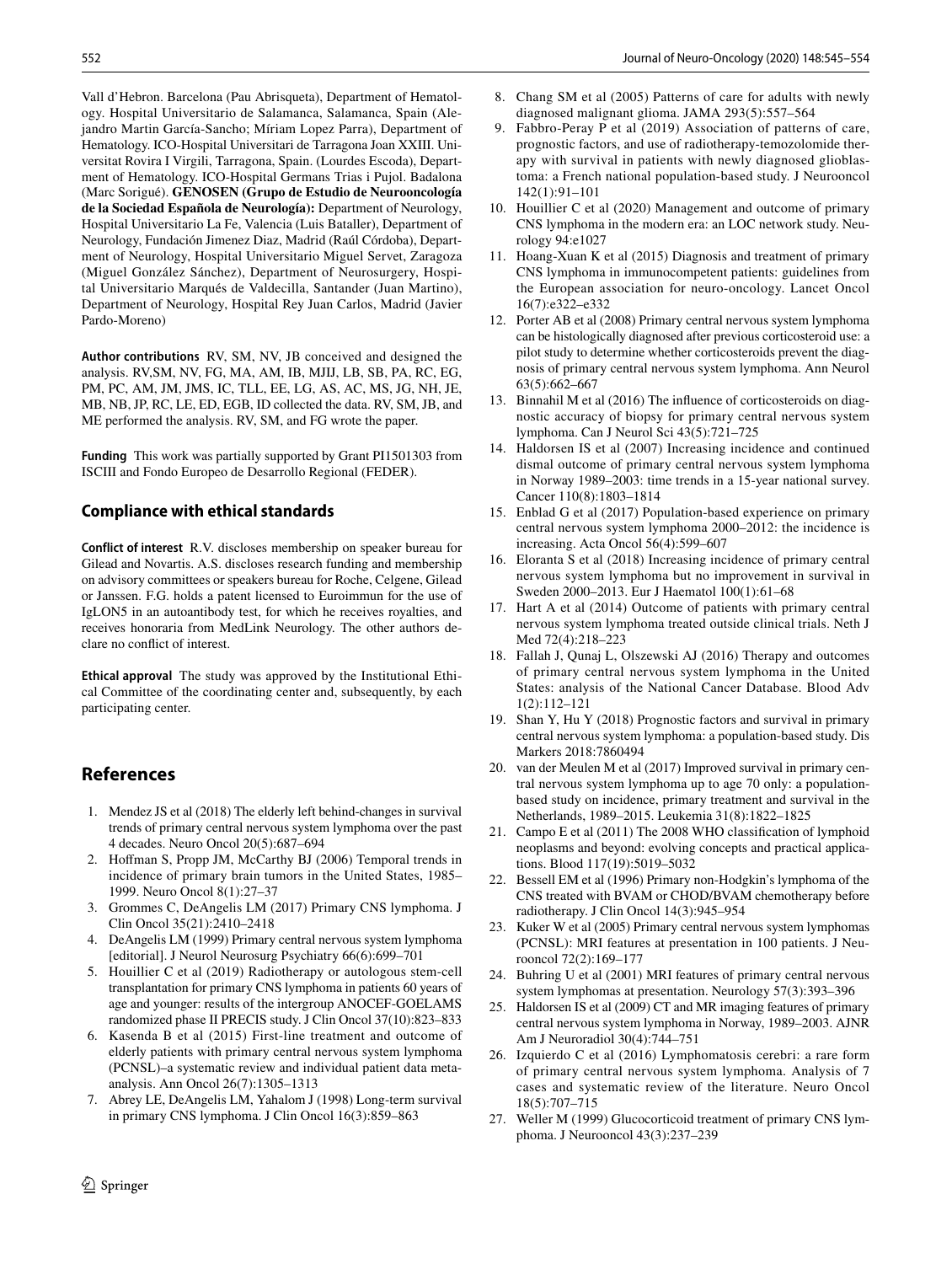- <span id="page-8-1"></span><span id="page-8-0"></span>29. Bruck W et al (2013) Diferential diagnosis of lymphoid infltrates in the central nervous system: experience of the network lymphomas and lymphomatoid lesions in the nervous system. Pathologe 34(3):186–197
- <span id="page-8-2"></span>30. Cerqua R et al (2016) Diagnostic delay and prognosis in primary central nervous system lymphoma compared with glioblastoma multiforme. Neurol Sci 37(1):23–29
- <span id="page-8-3"></span>31. Burton EC et al (2017) A regional multicenter retrospective analysis of patients with primary central nervous system lymphoma diagnosed from 2000–2012: treatment patterns and clinical outcomes. Cureus 9(7):e1512
- <span id="page-8-4"></span>32. Abrey LE et al (2006) Primary central nervous system lymphoma: the memorial Sloan-Kettering cancer center prognostic model. J Clin Oncol 24(36):5711–5715
- <span id="page-8-5"></span>33. Ferreri AJ et al (2003) Prognostic scoring system for primary CNS lymphomas: the international extranodal lymphoma study group experience. J Clin Oncol 21(2):266–272
- <span id="page-8-6"></span>34. Xie H, Ahluwalia MS, Peereboom DM (2015) The Cleveland Clinic experience with primary central nervous system lymphoma. Am J Clin Oncol 38(2):140–146
- <span id="page-8-7"></span>35. Kiewe P et al (2008) Primary central nervous system lymphoma: monocenter, long-term, intent-to-treat analysis. Cancer 112(8):1812–1820
- <span id="page-8-8"></span>36. Graus F et al (2013) Patterns of care and outcome for patients with glioblastoma diagnosed during 2008–2010 in Spain. Neuro Oncol 15(6):797–805
- <span id="page-8-9"></span>37. Siegal T, Bairey O (2019) Primary CNS lymphoma in the elderly: the challenge. Acta Haematol 141(3):138–145
- <span id="page-8-10"></span>38. Ferreri AJM et al (2017) Whole-brain radiotherapy or autologous stem-cell transplantation as consolidation strategies after highdose methotrexate-based chemoimmunotherapy in patients with primary CNS lymphoma: results of the second randomisation of the international extranodal lymphoma study group-32 phase 2 trial. Lancet Haematol 4(11):e510–e523
- <span id="page-8-11"></span>39. Correa DD et al (2019) Longitudinal cognitive assessment in patients with primary CNS lymphoma treated with induction chemotherapy followed by reduced-dose whole-brain radiotherapy or autologous stem cell transplantation. J Neurooncol 144:553
- <span id="page-8-12"></span>40. van der Meulen M et al (2018) Cognitive functioning and health-related quality of life in patients with newly diagnosed primary CNS lymphoma: a systematic review. Lancet Oncol 19(8):e407–e418

**Publisher's Note** Springer Nature remains neutral with regard to jurisdictional claims in published maps and institutional affiliations.

# **Afliations**

R.Velasco<sup>1,2,29</sup> D · S. Mercadal<sup>3</sup> · N. Vidal<sup>1,4</sup> · M. Alañá<sup>5</sup> · M. I. Barceló<sup>6</sup> · M. J. Ibáñez-Juliá<sup>7</sup> · S. Bobillo<sup>8</sup> · R. Caldú Agud<sup>9</sup> · E. García Molina<sup>10</sup> · P. Martínez<sup>11</sup> · P. Cacabelos<sup>12</sup> · A. Muntañola<sup>13</sup> · G. García-Catalán<sup>14</sup> · J. M. Sancho<sup>15</sup> · I. Camro<sup>16</sup> · T. Lado<sup>17</sup> · M. E. Erro<sup>18</sup> · L. Gómez-Vicente<sup>19</sup> · A. Salar<sup>20</sup> · A. C. Caballero<sup>21</sup> · M. Solé-Rodríguez<sup>22</sup> · J. Gállego Pérez-Larraya<sup>23</sup> · N. Huertas<sup>24</sup> · J. Estela<sup>25</sup> · M. Barón<sup>26</sup> · N. Barbero-Bordallo<sup>27</sup> · **M. Encuentra<sup>3</sup> · I. Dlouhy28 · J. Bruna1,2 · F. Graus28 · GELTAMO and GENOSEN group**

- <sup>1</sup> Neuro-Oncology Unit, Hospital Universitari de Bellvitge-ICO Duran i Reynals, IDIBELL, L'Hospitalet de Llobregat, Barcelona, Spain
- <sup>2</sup> Department of Cell Biology, Physiology and Immunology, Institute of Neurosciences, Universitat Autònoma de Barcelona, and Centro de Investigación Biomédica en Red Sobre Enfermedades Neurodegenerativas (CIBERNED), Bellaterra, Spain
- <sup>3</sup> Department of Hematology, Catalan Institute of Oncology-Hospital Duran i Reynals, IDIBELL, Universitat de Barcelona, L'Hospitalet de Llobregat, Barcelona, Spain
- Department of Pathology, Unit of Neuro-Oncology. Hospital Universitari de Bellvitge-ICO Duran i Reynals, IDIBELL, L'Hospitalet del Llobregat, Barcelona, Spain
- <sup>5</sup> Department of Neurology, Complejo Asistencial Universitario, Salamanca, Spain
- <sup>6</sup> Department of Neurology, Hospital Universitario Son Espases, Palma de Mallorca, Spain
- Department of Neurology, Hospital Universitario y Politécnico La Fe, Valencia, Spain
- <sup>8</sup> Department of Hematology, Vall d'Hebron Institute of Oncology (VHIO), University Hospital Vall d'Hebron, Barcelona, Spain
- Department of Neurology, Hospital Universitario Miguel Servet, Zaragoza, Spain
- <sup>10</sup> Department of Neurology, Virgen de la Arrixaca University Hospital, Murcia, Spain
- <sup>11</sup> Department of Hematology, Hospital Universitario 12 de Octubre, Madrid, Spain
- Department of Neurology, Hospital Clínico Universitario de Santiago de Compostela, Santiago de Compostela, La Coruña, Spain
- <sup>13</sup> Department of Hematology, Hospital Universitario Mutua de Terrassa, Terrassa, Spain
- Department of Neurosurgery, Hospital Universitario Marqués de Valdecilla, Santander, Spain
- <sup>15</sup> Department of Hematology, ICO-IJC-Hospital Germans Trias i Pujol, Badalona, Spain
- <sup>16</sup> Department of Neurology, Hospital Universitario Cruces, Barakaldo, Vizcaya, Spain
- <sup>17</sup> Department of Hematology, Hospital Clínico Universitario de Valladolid, Valladolid, Spain

 $\boxtimes$  R. Velasco rvelascof@bellvitgehospital.cat